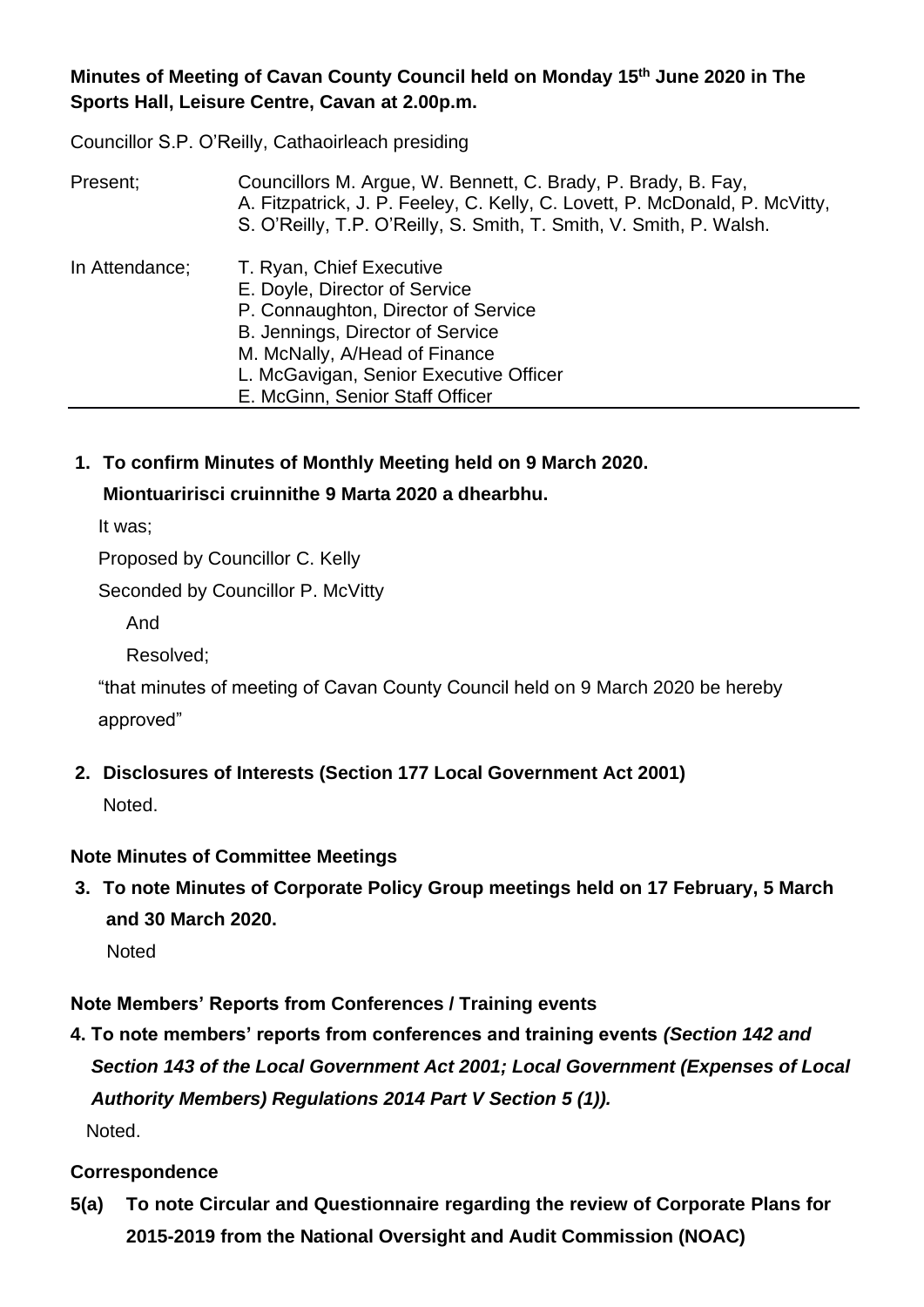Noted.

- **(b) To note AILG Plenary Members' Activity Report for May 2020.** Noted.
- **(c) To note reply from reply from Department of Justice and Equality in relation to Parental Alienation.**

Noted.

- **(d) To note replies from RCSI Hospital Group and Health Service Executive regarding (i) waiting times in Cavan General Hospital and (ii) Home Care Packages and other community resources.** Noted.
- **(e) To note reply from TII regarding the N3 at Maghera and Whitegate.** Noted.
- **(f) To note reply from Teagasc regarding the requirements of the Green Certificate and related entitlements.** Noted.
- **(g) To note reply from Department of Children and Youth Affairs in relation to insurance in the Early Learning and Care (ELC) and School Age Childcare (SAC) sector.**

Noted.

**(h) To note replies from the Office of the Minister for Justice and Equality and Garda Headquarters regarding the new Garda operating model.** Noted.

**Business prescribed by Statute, Standing Orders or Resolutions of the Council.**

**6. To note Chief Executive's monthly report (Section 51 Local Government Reform Act 2014).**

Noted.

**7. Consideration of Annual Financial Statement 2019 under Section 108 of Local Government Act 2001.**

It was;

Proposed by Councillor P. Brady

Seconded by Councillor C. Kelly

And

Resolved;

"that the Annual Financial Statement 2019 under Section 108 of Local Government Act 2001 be hereby considered"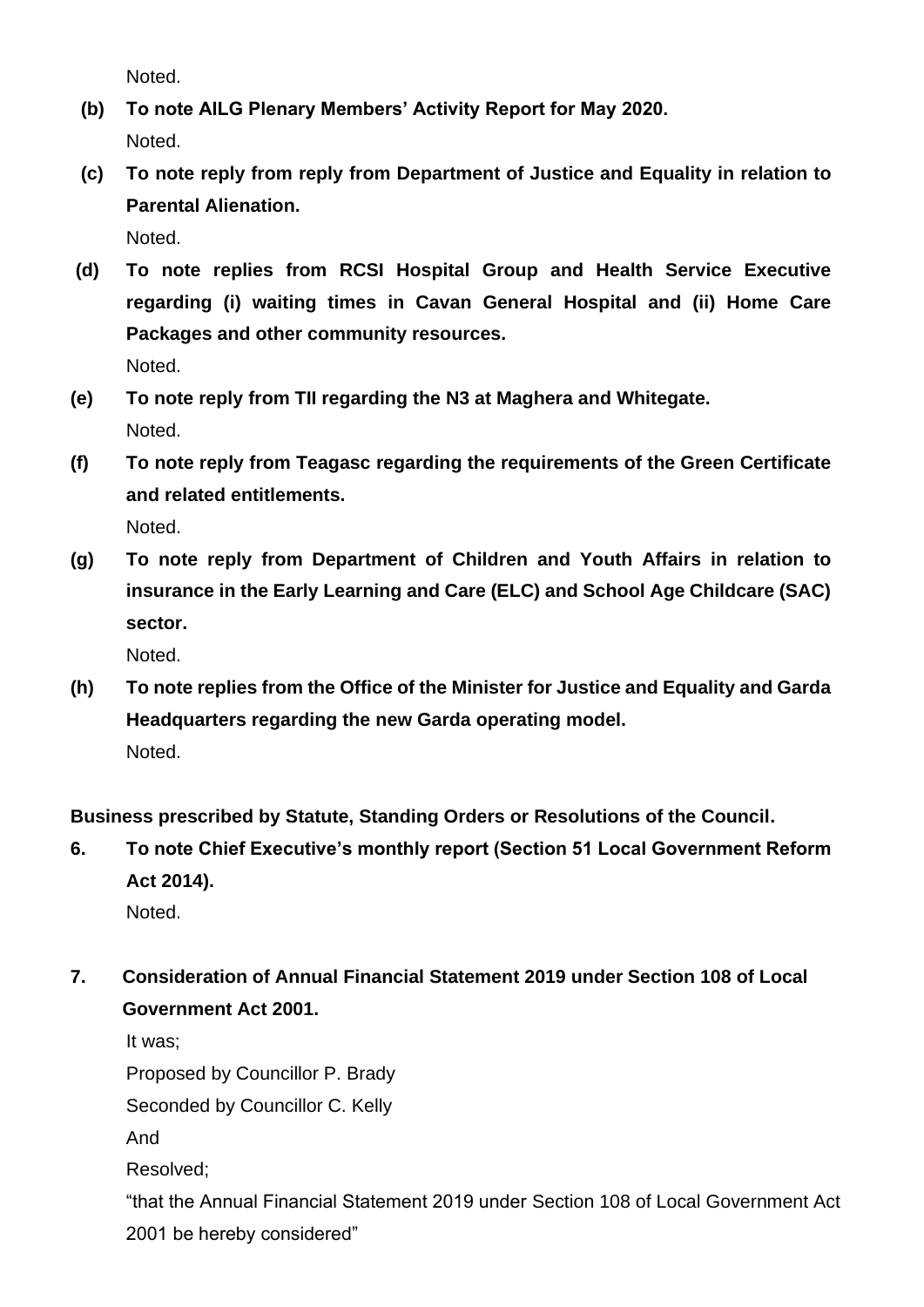## **8. Approval to additional Revenue Expenditure 2019.**

It was; Proposed by Councillor B. Fay Seconded by Councillor C. Brady And Resolved; "that additional Revenue Expenditure 2019 be hereby approved"

#### **9. Approval Transfers to Capital 2019**

It was proposed by Councillor C. Kelly Seconded by Councillor W. Bennett and Resolved: "that Transfers to Capital 2019 be hereby approved".

**10. Statement of Rate Collection 2019.** Noted.

#### **11. Overview of Financial position at 31 May 2020.**

Ms. Margaret McNally, A/Head of Finance outlined in detail the financial position of Cavan County Council as at 31<sup>st</sup> May 2020. She stated that Covid-19 will have a huge impact on the local authority's finances going forward. She stated that the collection of rates will be a severe financial challenge to the Council and it is anticipated that the Council could lose up to €8.5m in rates in 2020. She stated that there is also lost income in parking fines, planning fees and income from visits to the Museum and Theatre. She stated that the Chief Executive and the Senior Management Team are examining the costs to date.

Mr. Tommy Ryan, Chief Executive stated that the Council is operating in an uncertain environment and it is hoped to get a  $\epsilon$ 2m rates waiver from the Department which will still leave a huge gap in finances. He stated that going forward services may have to be cut as the finances will not be there.

**12. N3 Virginia Bypass – To approve a Section 85 Agreement between Cavan County Council and Meath County Council, in accordance with Section 85 of the Local Government Act 2001 and Section 14 of Roads Act 1993.**

It was proposed by Councillor T.P. O'Reilly Seconded by Councillor W. Bennett and Resolved: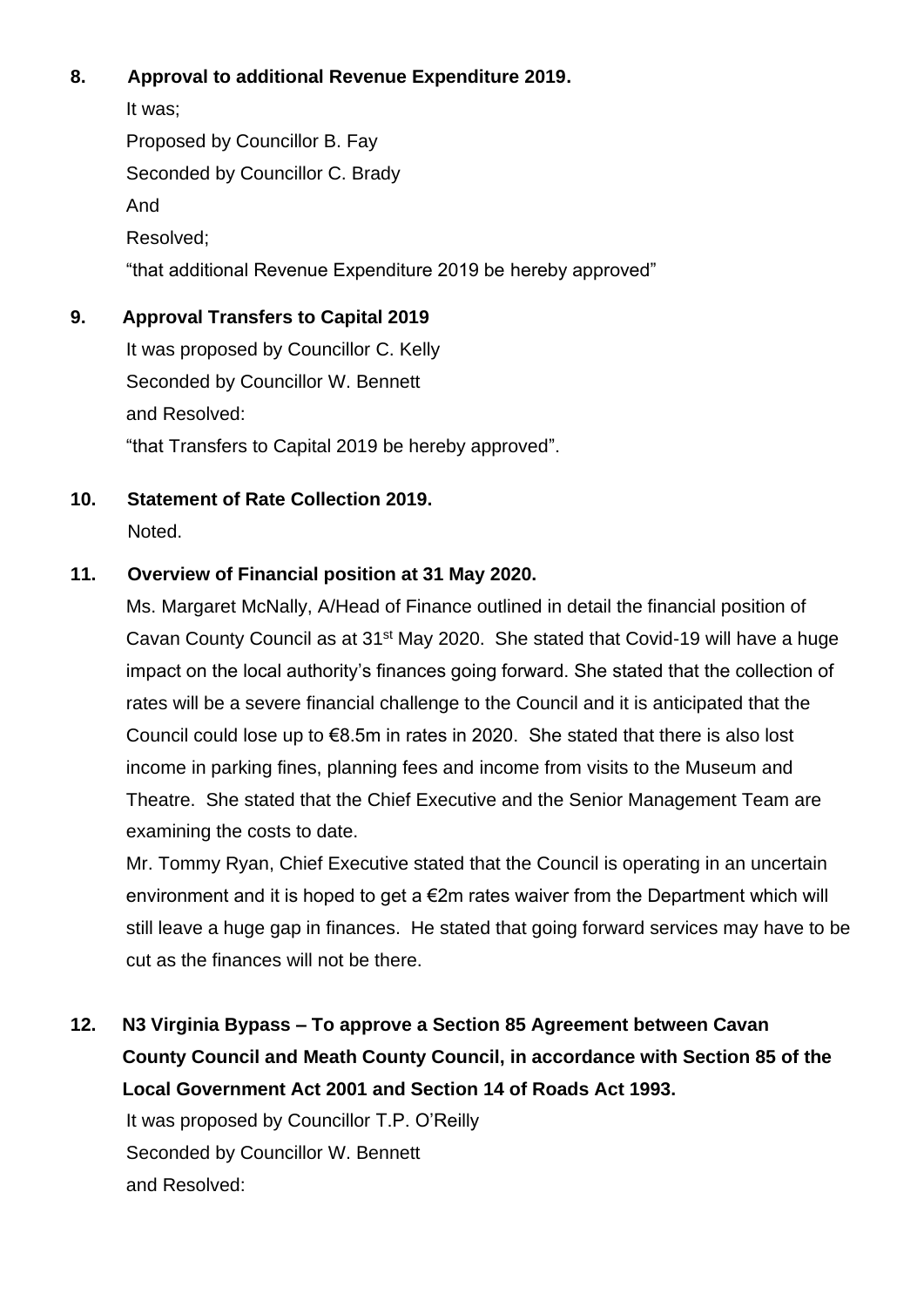"that N3 Virginia Bypass, Section 85 Agreement between Cavan County council and Meath County Council in accordance with Section 85 of the Local Government Act 2001 and Section 14 of Roads Act 1993 be hereby approved".

**13. To approve the disposal of plots of land at Corgarry, Kingscourt, Co. Cavan containing 0.348 hectares of land to Kingspan Limited, Dublin Road, Kingscourt, Co. Cavan for the sum of €7,600 pursuant to Section 183 of the Local Government Act 2001 and Section 211 of the Local Government (Planning & Development) Act 2000 and notices circulated.**

It was proposed by Councillor C. Kelly Seconded by Councillor S. O'Reilly and Resolved:

 "that the disposal of plots of land at Corgarry, Kingscourt, Co. Cavan containing 0.348 hectares of land to Kingspan Limited, Dublin Road, Kingscourt, Co. Cavan for the sum of €7,600 pursuant to Section 183 of the Local Government Act 2001 and Section 211 of the Local Government (Planning & Development) Act 2000 be hereby approved".

# **14. In accordance with 134(A) of the Local Government Act 2001 (as inserted by Section 50 of the Local Government Act 2014) adoption of the 2020 Annual Service Delivery Plan.**

It was proposed by Councillor C. Brady Seconded by Councillor J.P. Feeley and Resolved: "that the 2020 Annual Service Delivery Plan be hereby approved".

## **15. In accordance with Section 221 Local Government Act 2001 as amended adoption of the 2019 Annual Report.**

It was proposed by Councillor P. McVitty Seconded by Councillor B. Fay and Resolved: "that the 2019 Annual Report be hereby approved".

## **Update on County Development Plan**

Mr. Brendan Jennings, Director of Service updated the members on the County Development Plan process stating that the review of the County Development Plan is expected to take two years to complete and commences with a public consultation phase asking the public and interested bodies for their input into the strategic issues in the County. He stated that public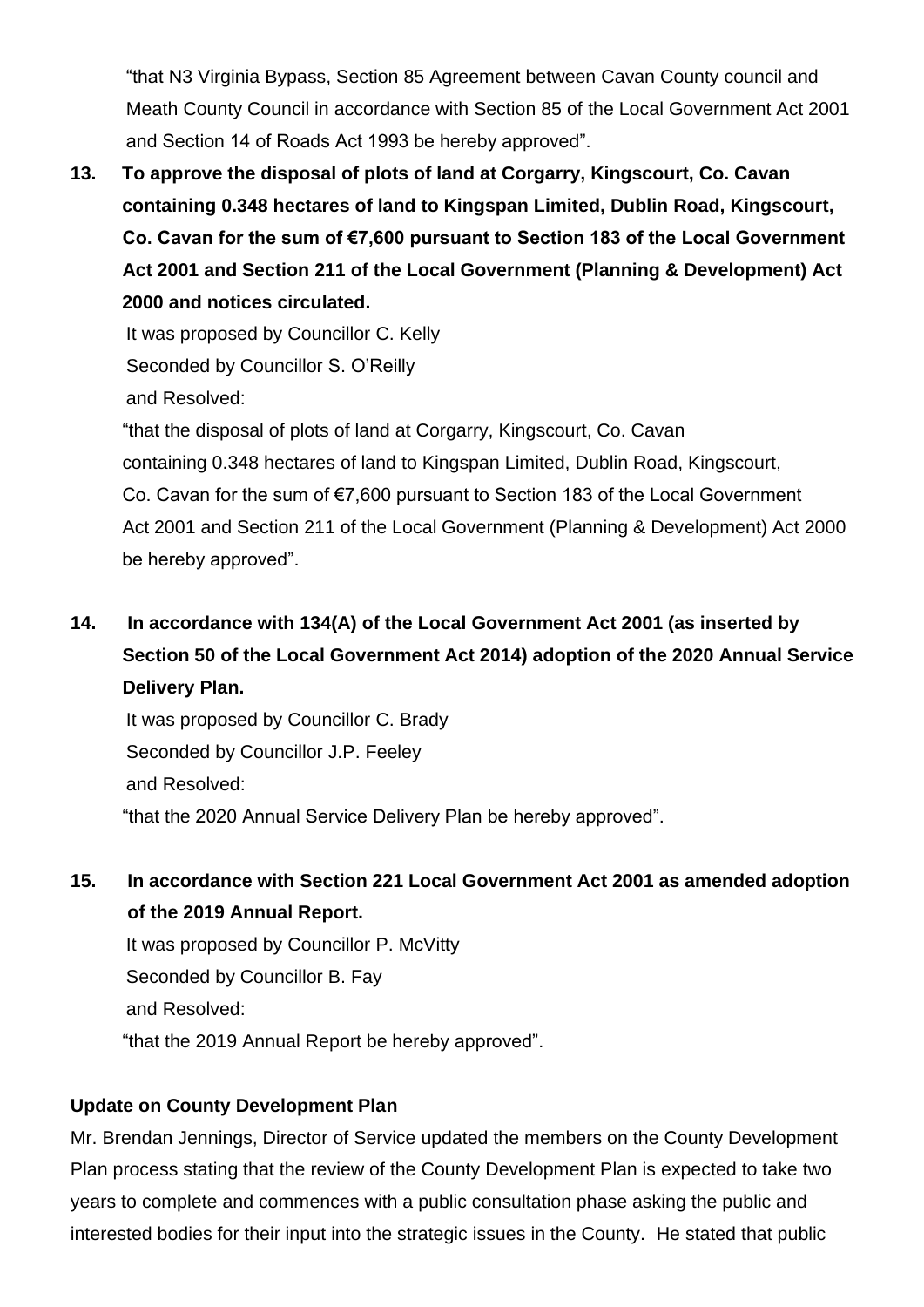consultation meetings will be held mid-July in each Municipal District subject to Covid 19 compliance. He stated that the consultation meetings will be advertised through local media. He stated that submissions will have to be made by August 2020 and then a report will be brought before the members for a decision to be made on the draft development plan.

### **Frontline Workers**

Councillor M. Argue complimented Ireland as a nation on how the coronavirus was maintained. She stated that great credit must go to the Taoiseach, Minister for Health, Oireachtas members and the Chief Medical Officer for the way they controlled the spread of the virus. Councillor M. Argue expressed a sincere thank you to all our frontline workers particularly those in Cavan who went above and beyond the call of duty to help control the virus. Councillor Argue expressed her disappointment with an article written in the Anglo Celt picked up on by National Newspapers which published inaccurate and misleading information about Cavan General Hospital and the way it undermined frontline workers.

### **Votes of Sympathy**

- Councillor Clifford Kelly on the death of his brother Eddie Kelly.
- Paddy Connaughton, Director of Service on the death of his mother Mrs. Bridie **Connaughton**
- Councillor Philip Brady on the death of his Aunt Mrs. Rose White in America
- Councillor Patricia Walsh on the death of her sister-in-laws, Ms. Mary McNamara and Ms. Helen Walsh.
- Councillor Madeleine Argue on the death of her brother-in-law Mr. Gerry Argue
- The Smith Family Lavey on the death of Seamus Smith, former Chairman Lavey GFC
- The Kelly Family Virginia on the death of Mr. Brendan Kelly, former Principal of Virginia College.

A minute's silence was held in memory of the deceased.

#### **Vote of Congratulations**

• Ms. Deirdre Donnelly, Food Co-ordinator and her team on securing a grant of €12,000 for Cavan Food Network.

Councillor S.P. O'Reilly welcomed Councillor S. Smith to the meeting and stated that all Councillors were delighted to see him back.

Councillor S. Smith thanked his fellows Councillors, Executive of Cavan County Council and staff for their well wishes during his illness.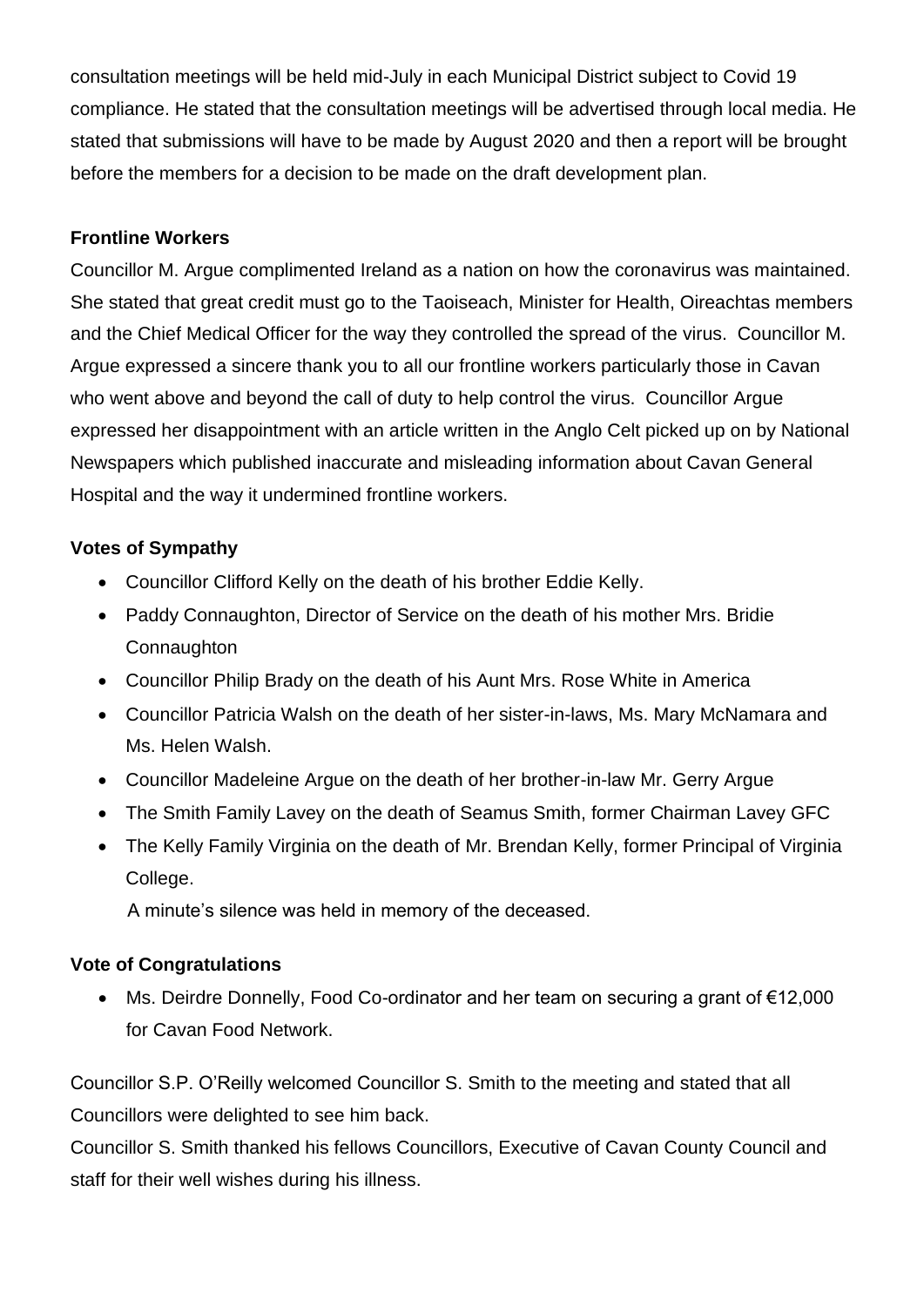### **MEMBERS' ITEMS – JUNE**

#### **1. North South Interconnector**

Councillor C. Kelly asked the Director of Service, Mr. Brendan Jennings if there had been any communication or discussions between Cavan County Council and Eirgrid or ESB in relation to the North South Interconnector.

Mr. Brendan Jennings, Director of Service informed the members that since the last Council meeting, there has been no communication or discussions between Cavan County Council and Eirgrid or the ESB.

# **2. That Cavan County Council call on the Minister for Employment Affairs & Social Protection, the Minister for Community & Rural Affairs and the Minister for Education & Skills to introduce a Student Summer Job Scheme.**

Councillor J.P. Feeley stated that in the 1990's the Government ran a successful scheme which removed the eligibility of students for unemployment assistance during the summer months. Councillor J.P. Feeley stated that a student summer job scheme would accommodate those who cannot find a job and have no means to support themselves heading into a fresh college term come September. Councillor Feeley stated that the type of work offered through the scheme could be beneficial to voluntary and community groups. Councillor J.P. Feeley noted that the largest sectors that provided part-time summer work was the hospitality sector, and by virtue of the restrictions brought about by the Covid 19 Pandemic, was also one of the worst sectors affected. Councillor J.P. Feeley proposed that Cavan County Council call on the Minister for Employment Affairs & Social Protection, the Minister for Community & Rural Affairs and the Minister for Education & Skills to introduce a Student Summer Job Scheme.

Councillor C. Kelly seconded Councillor J.P. Feeley's proposal.

#### **3. That Cavan County Council –**

**(i) Acknowledges the great work done by all elements of the Health Service the public sector agencies including Cavan County Council and others involved in dealing with the Covid-19 Pandemic and the adherence by the public to the evolving advice given to tackle the spread of the virus**

**(ii) Ask the Minister for Health in conjunction with the Chief Medical Officer and HIQA to examine the factors which had led to the high rate of infection in County Cavan relative to other similar Counties and to consider what lessons can be learned for the future.**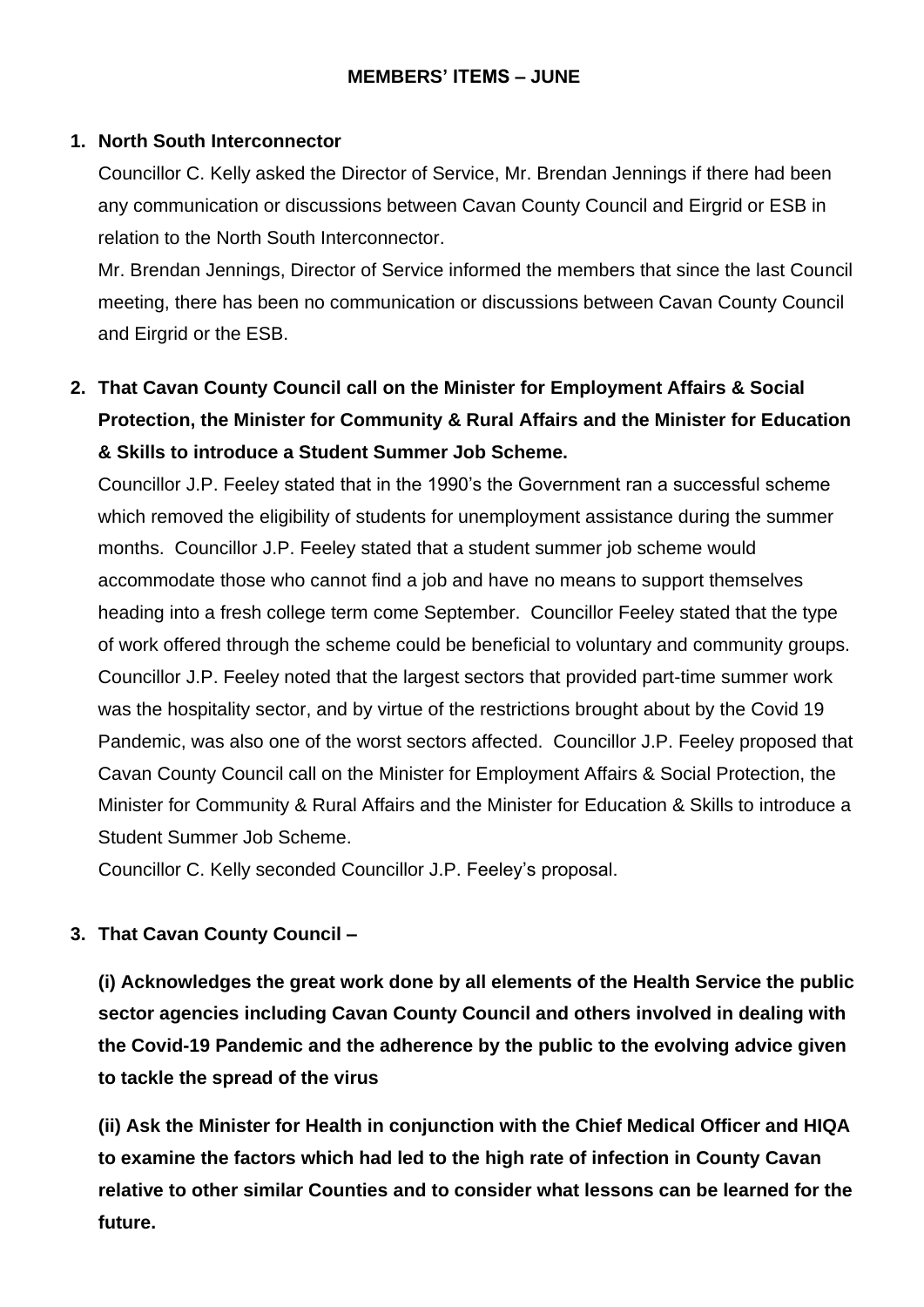Councillor J.P. Feeley acknowledged the great work of our frontline staff during the pandemic. He congratulated Cavan County Council's community response team for the way they helped those cocooning throughout the County during the pandemic. He stated that there was a huge global response within various agencies in tackling the Covid-19 crisis. He stated that people really rose to the challenge in communities and acted above and beyond the call of duty. Councillor Feeley stated that looking back there are lessons that can be learned and maybe it is worth looking at different incidents that happened. He stated that he is not putting the blame on anybody as he is quite sure people made decisions best available to them at the time. He stated that the Government could look at how they would deal with Nursing Homes again.

Councillor J.P. Feeley acknowledged the great work done by all elements of the Health Service, the public sector agencies including Cavan County Council and others involved in dealing with the Covid 19 pandemic and the adherence by public to evolving advice given to tackle the spread of the virus. Councillor Feeley proposed that the Council write to the Minister for Health in conjunction with the Chief Medical Officer and HIQA asking them to examine the factors which had led to the high rate of infection in County Cavan relative to other similar Counties and to consider what lessons can be learned for the future.

Councillor P. McDonald seconded Councillor J.P. Feeley's proposal.

# **4. That Cavan County Council call on the Minister for Employment Affairs and Social Protection to amend the Covid Payments to provide equality for workers resident in the North.**

Councillor J.P. Feeley proposed that Cavan County Council call on the Minister for Employment Affairs and Social Protection to amend the Covid Payments to provide equality for workers resident in the North. Councillor J.P. Feeley stated that we cannot have people from the North working and paying taxes in our jurisdiction and then not entitled to the same Covid payment as those working and living in this jurisdiction.

Councillor S. O'Reilly seconded Councillor J.P. Feeley's proposal. Councillor O'Reilly asked that self employed over sixty-six be added to the proposal as they also felt discriminated against.

Councillor P. McVitty supported the motion.

## **5. Downgrading of Midwifery Led Unit at Cavan General Hospital**

Councillor A. Fitzpatrick stated that there should be no question raised as to the future of the midwifery led unit in Cavan General Hospital as it is one of only two such units in the Country. Councillor A. Fitzpatrick stated that those attending the MLU in Cavan but living in Monaghan could attend a clinic on the HSE's St. Davnet's Campus. He stated that the Government's National Maternity Strategy of 2016 advocates the expansion of midwifery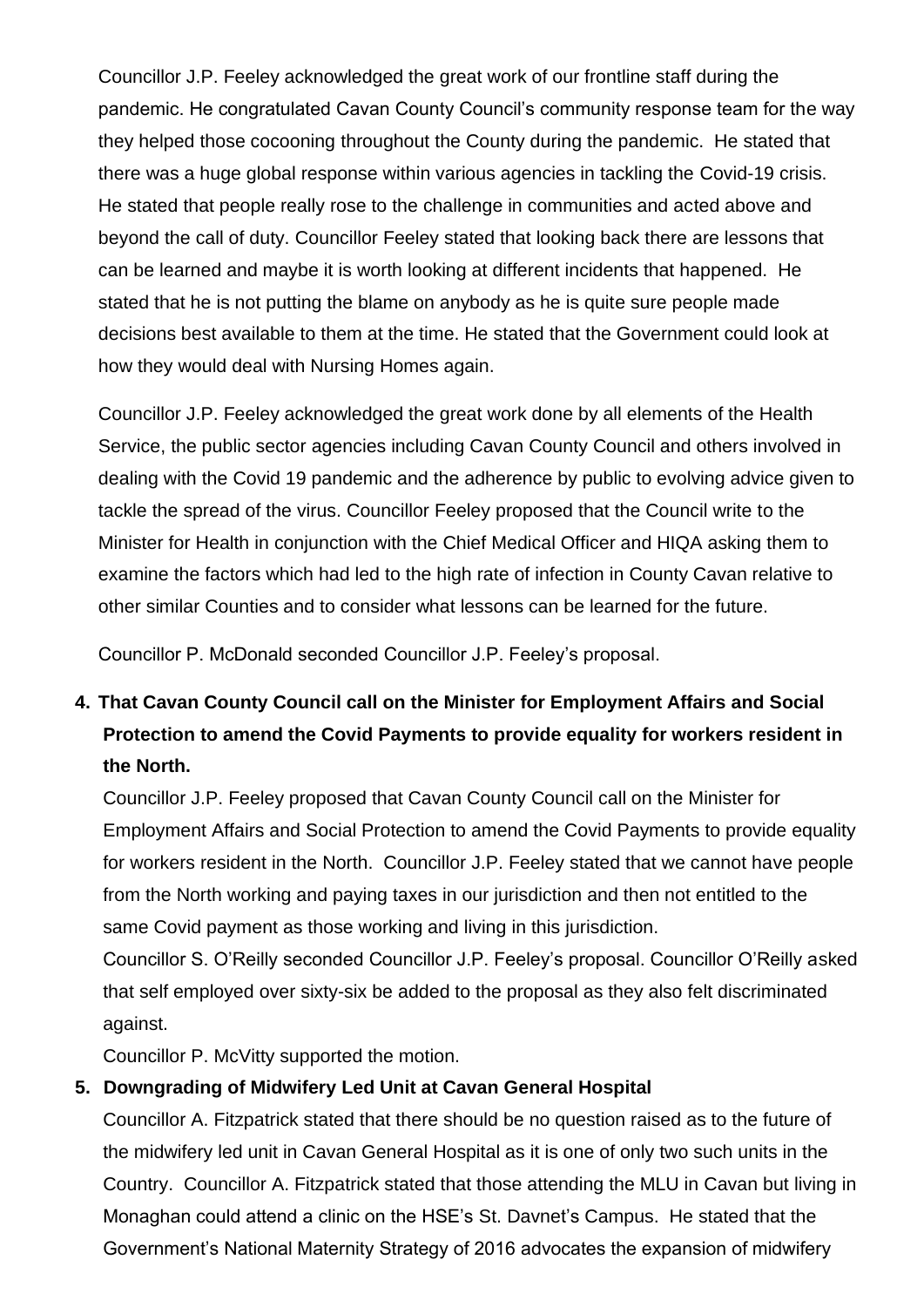led services at maternity hospitals nationally and the RCSI hospital group now seem to be going against this. Councillor Fitzpatrick stated that Deputy Niamh Smyth got confirmation from the Minister of Health stating that the local MLU will continue to be fully operational. Councillor Fitzpatrick proposed that Cavan County Council write to the Minister for Health and the RCSI expressing relief that the MLU will be maintained and operated at Cavan General Hospital.

## **8. Alleged threat to continuation of midwifery led maternity unit at Cavan General Hospital.**

Councillor T.P. O'Reilly stated that the Government fully supported the MLU and he welcomed the commitment of funding for an additional Advanced Midwifery Practitioner at Cavan General Hospital.

## **9. That Cavan County Council call on the Minister for Health and the HSE to ensure that the RCSI Group retain and develop the Mid-Wife Led Unit at Cavan General Hospital.**

Councillor J.P. Feeley on behalf of the Fianna Fáil Group questioned the role of the RCSI in recommending the move. He stated that the unit had stopped taking new referrals from the 1<sup>st</sup> of June and only restarted the process after the Minister's intervention. He stated that it looked like the RCSI had taken a definite approach to close the MLU in Cavan General Hospital.

Councillor M. Argue stated that to merge maternity services at Cavan General Hospital was never a plan and that the MLU was never going to close.

Councillor J.P. Feeley stated that he was not disputing what the Minister said but the RCSI took a different approach and had to be called in.

## **6. To ask Cavan County Council to write to the Minister for Transport to provide a road map for the opening of Driving Test Centres.**

Councillor A. Fitzpatrick proposed that Cavan County Council write to the Minister for Transport asking that a road map be provided for the opening of Driving Test Centres. Councillor A. Fitzpatrick stated that there are currently 500 waiting on driving tests in County Cavan. Councillor Fitzpatrick stated that in rural Ireland people need their driver's licence to travel to work.

Councillor W. Bennett seconded Councillor A. Fitzpatrick's proposal.